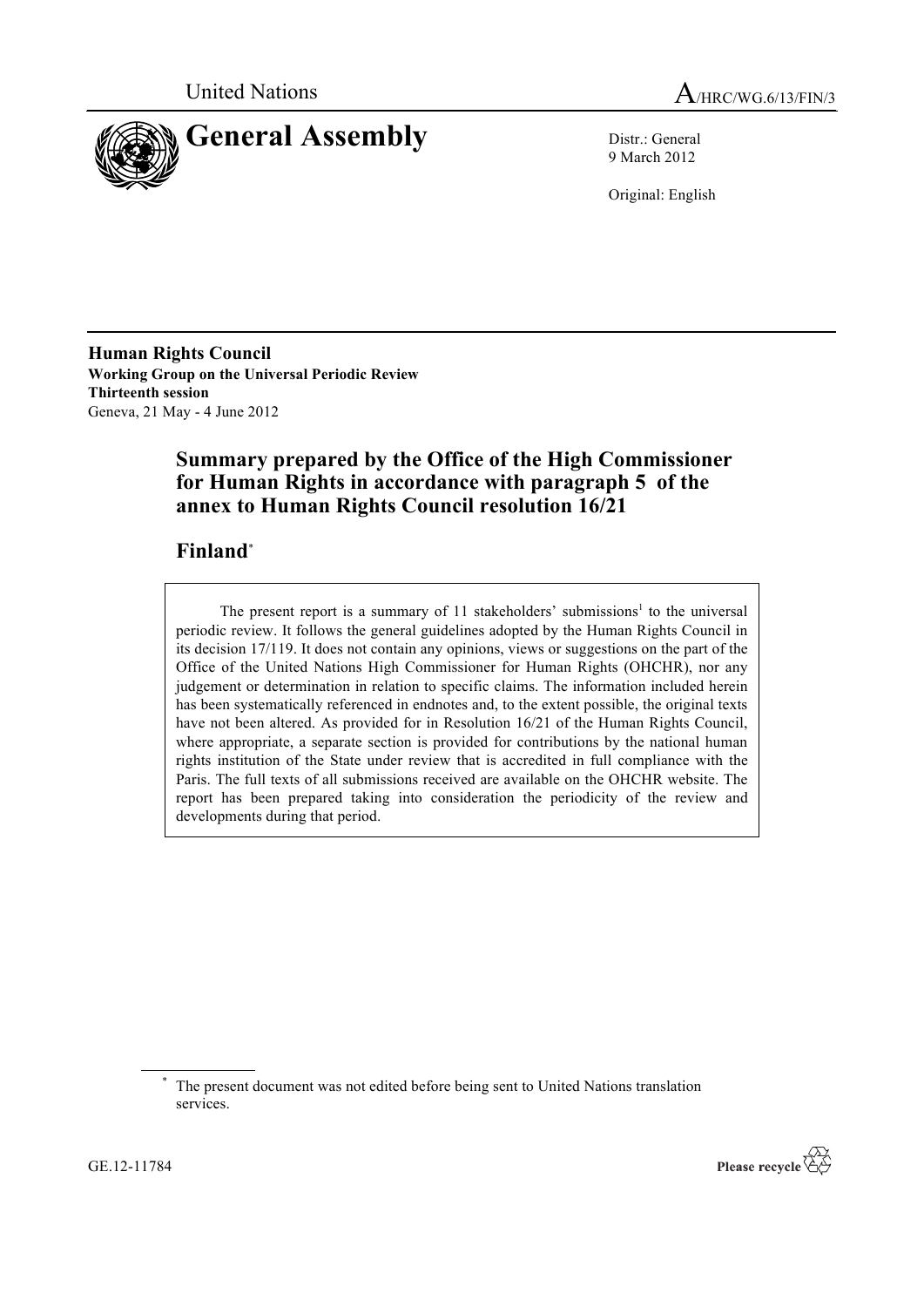# **I. Background and framework**

## **A. Scope of international obligations**<sup>2</sup>

1. Saami Council (SM) and the Advisory Committee on the Council of Europe Framework Convention for the Protection of National Minorities (CoE-AC) recommended that Finland ratify ILO Convention No. 169 on Indigenous and Tribal Peoples in Independent Countries.3

2. Joint Submission (JS) 4 recommended the ratification and effective implementation of CRPD with full participation and active involvement of representative NGOs working on the rights of persons with disabilities. 4

## **B. Institutional and human rights infrastructure and policy measures**

3. Finnish Disability Forum (FDF) welcomed the establishment of a National Human Rights Institution (NHRI), which was expected to become operational in  $2012$ <sup>5</sup> Amnesty International (AI), while welcoming the establishment of the NHRI, expressed concern that the NHRI might not have sufficient funding to be fully effective.<sup>6</sup> AI recommended that Finland complete the process of establishing a NHRI and ensure that it is adequately funded, independent and fully compliant with the Paris Principles.<sup>7</sup> JS4 stated that the disability specific expertise within the body must be strengthened.<sup>8</sup>

4. JS2 noted that the mandates of the Ombudsman for Minorities and the Discrimination Board included discrimination based on ethnic origin, but not on sexual orientation. The Ombudsman for Equality decided that discrimination on the grounds of gender identity and expression fall within her mandate even if not explicitly covered. JS2 stressed the importance of providing an explicit mandate for one or more Ombudsman institutions to act in cases of discrimination based on sexual orientation or gender identity.<sup>9</sup>

# **II. Cooperation with human rights mechanisms**

#### **A. Cooperation with treaty bodies**

N/A

#### **B. Cooperation with special procedures**

5. AI recommended that Finland fully co-operate with the United Nations Special Procedures mandate holders on the issue of secret detention in the context of counterterrorism operations, including by providing them with relevant information on the subject.<sup>10</sup>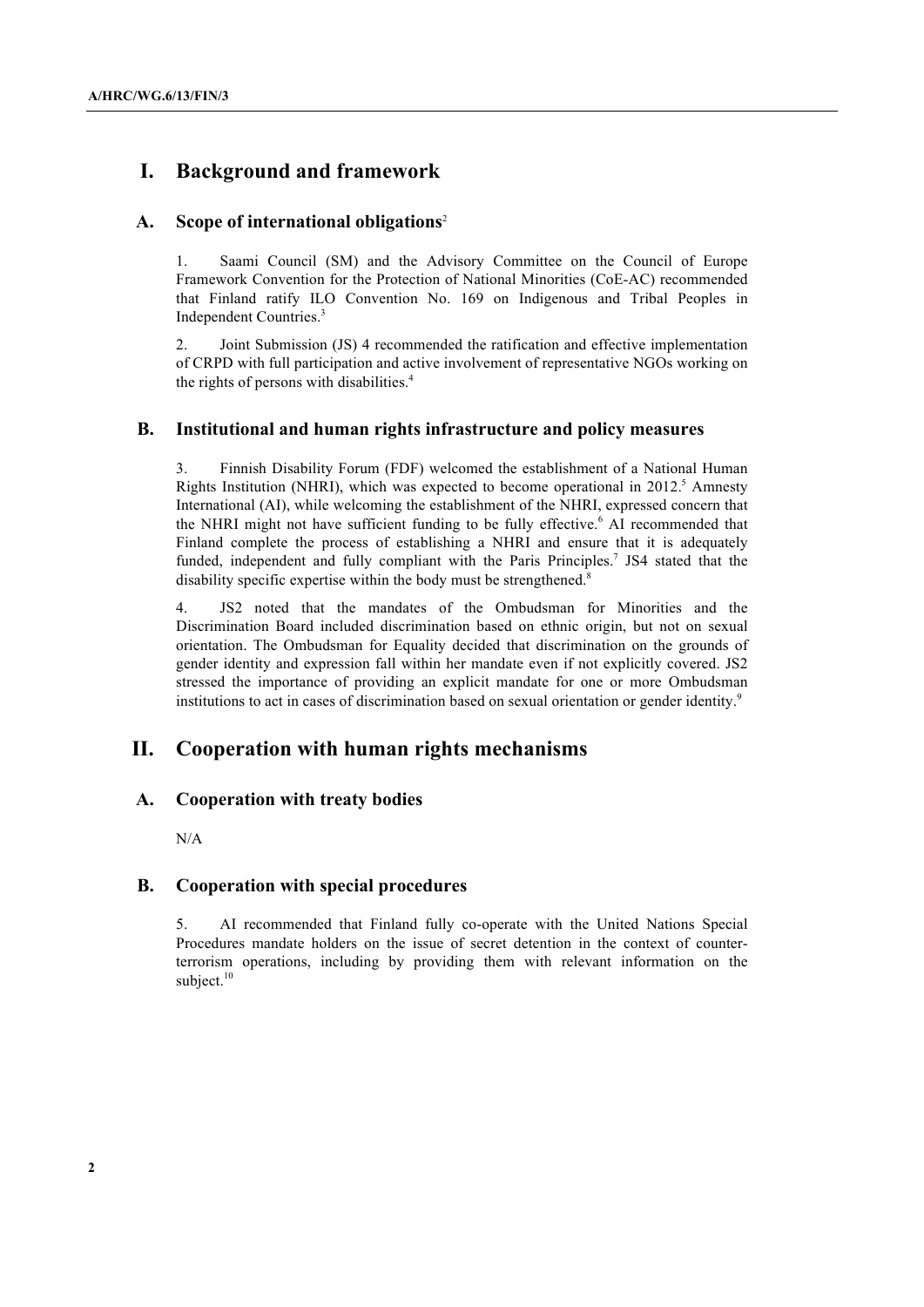# **III. Implementation of international human rights obligations**

# **A. Equality and non-discrimination**

6. JS4 indicated that the legislation concerning equality is spread and somewhat incoherent and that the scope of application and legal remedies is much more comprehensive in case of discrimination based on ethnicity than on other grounds. It stated that the Non-Discrimination Act provided different treatment in terms of different grounds of discrimination – without acceptable justification for this distinction.<sup>11</sup>

7. AI noted that a proposal for new anti-discrimination legislation put forward in 2009 had not been pursued by the Government.<sup>12</sup> AI recommended that Finland ensure that

domestic legislation effectively protects against discrimination in all forms.<sup>13</sup> JS1 made a similar recommendation.<sup>14</sup> JS4 recommended that Finland improve and strengthen the legislative framework on non-discrimination and equality on the grounds of disability.<sup>15</sup>

8. The Ombudsman for Equality (OEF) indicated that discrimination on the basis of pregnancy and family leave continued to be a concern. It referred to the Committee on the Elimination of Discrimination against Women that urged Finland to take measures to prevent the practice of illegal dismissal of women in cases of pregnancy and childbirth. OEF referred to its proposal of 2005 suggesting that the Employment Contracts Act is amended to specifically prohibit employers from not renewing fixed-term employment contracts or limiting their duration on the basis of pregnancy or family leave.<sup>16</sup>

9. In 2010, CoE-AC noted with concern the reports about the recent increase in racism and xenophobia in the society, directed in particular against Roma, Sami, Russian speakers and immigrant communities.<sup>17</sup> JS1 was concerned that racist and xenophobic attitudes had been growing and becoming harsher and more acceptable, especially on the Internet.<sup>18</sup>

10. CoE-AC stated that the increase in racism and discriminatory language against persons belonging to minority groups was particularly acute on the Internet. It called on the Government to combat the increase of racist or xenophobic language and incitement to racial hatred on the Internet.<sup>19</sup>

11. JS1, as a follow up of the recommendation regarding elimination of discrimination put forward during the UPR, noted that the greatest direct discrimination was experienced by children from various linguistic and ethnic minorities or children with disabilities. Discrimination against the Roma is often indirect and continuous. It recommended that Finland strengthen its efforts to fight against all forms of discrimination, including discrimination against children with disabilities, immigrant and refugee children, and children from ethnic minorities.<sup>20</sup>

12. CoE-AC noted that cases of alleged discrimination against Roma, particularly regarding access to housing, continued to be reported and that a majority of Roma still faced obstacles in finding formal employment.<sup>21</sup>

13. JS4 noted the lack of access to effective legal safeguards to persons with disabilities facing discrimination on the ground of their disabilities. There were no effective monitoring, sanctions or remedies available to those victims in areas other than employment and education.<sup>22</sup>

14. Mannerheim League for Child Welfare (MLCW) noted inequality in provision of services to different sections of the population and among different municipalities.<sup>23</sup>

15. While referring to the recommendations put forward to and approved by Finland in the UPR review regarding equal protection of persons based on sexual orientation and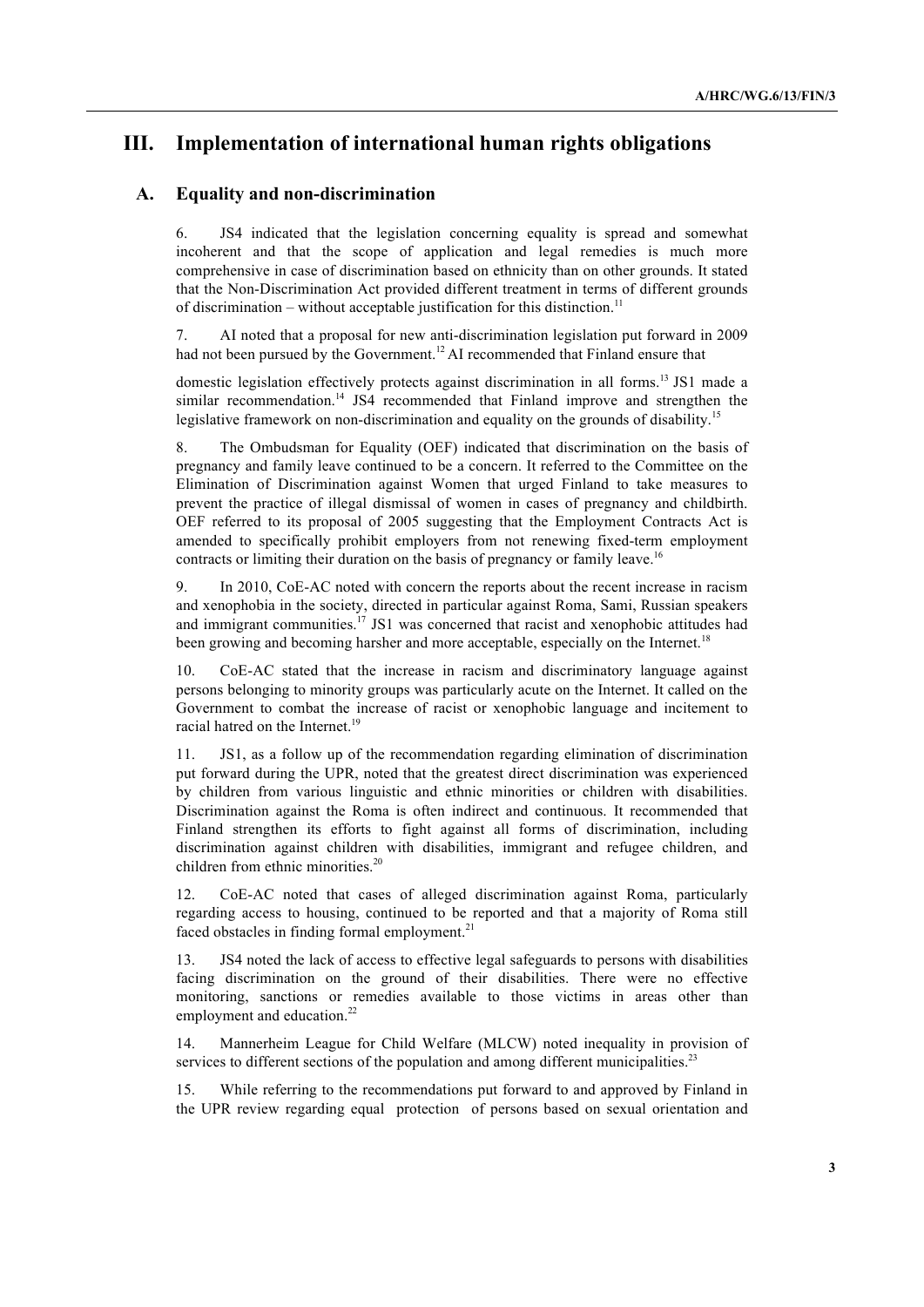gender identity, JS2 stated that Finland failed to a high extent to adopt comprehensive strategies on protecting the human rights of lesbian, gay, bisexual, transgender and intersex people (LGBTI), contrary to those recommendations and that specific actions taken to this end had been limited.<sup>24</sup> AI stated that transgender and intersex people faced discrimination by the authorities and by members of the public. Legislation lacked explicit reference to gender identity and expression as ground for discrimination.<sup>25</sup> OEF considered the fact that the Equality Act contained no specific mention on its application on gender minorities as a significant shortcoming in anti-discrimination legal protection. <sup>26</sup> OEF stated that persons belonging to gender minorities faced diverse problems in the attainment of equality and mentioned receiving cases of alleged discrimination including in the area of labour market, education, the provision of services, and in the gender reassignment process.<sup>27</sup> JS2 noted that LGBTI people experience discrimination in services, including social and health care services and at work.<sup>28</sup>

16. OEF indicated that transgender persons had been denied the right to physical integrity and to private and family life, as the relevant Act prescribed that the gender can be legally recognised only if the person concerned is infertile.<sup>29</sup> AI noted that legal requirements for gender reassignment to be recognized in official documentation still required that individuals be sterilized.<sup>30</sup> JS2 considered such requirement as a form of forced sterilisation.<sup>31</sup> AI recommended that Finland ensure that transgender and intersex people are effectively protected from discrimination, and amend legislation to remove the sterility requirement. $3$ 

17. JS2 referred to studies indicating cases of bullying in schools because of sexual orientation and gender identity of students.<sup>33</sup> JS2 indicated that the Criminal Code was recently amended to incorporate bias against sexual orientation as ground for increasing the punishment for common crimes. Similarly, incitement of hatred, defamation or insulting sexual minorities was specifically criminalized. Gender identity was, however, not included in these reforms. JS2 indicated that there was no systematic follow up on how hate crime cases related to sexual orientation, gender identity or gender expression were dealt with by the prosecutors or decided by courts. Moreover, there were no guidelines or instructions on how police, prosecutors or courts should handle hate crimes or other criminal offences against sexual orientation.34

#### **B. Right to life, liberty and security of the person**

18. AI welcomed that a law criminalizing torture came into force in 2009. However, it was concerned that legislation still provided for statutes of limitations for the crime of torture. 35

19. AI noted significant problems in relation to the administrative detention of irregular migrants and asylum-seekers, including those whose claims had been dismissed. Despite Finland's expressed commitments to end the detention of unaccompanied minors and to develop alternatives to administrative detention, AI was concerned that insufficient consideration continues to be given to the necessity and proportionality of each decision to institute and/or continue someone's detention. The only immigration detention facility has been frequently overcrowded. As a consequence, at any one time approximately 50 per cent of those detained for immigration purposes were held in police detention facilities where their contact with the outside world was restricted and men, women and children were held together. Asylum-seekers being detained included pregnant women, persons with serious medical conditions, persons suffering from mental illness or trauma related to torture or illtreatment and women who have suffered serious violence. AI recommended that Finland reduce the resort to detention of asylum-seekers and migrants solely for immigration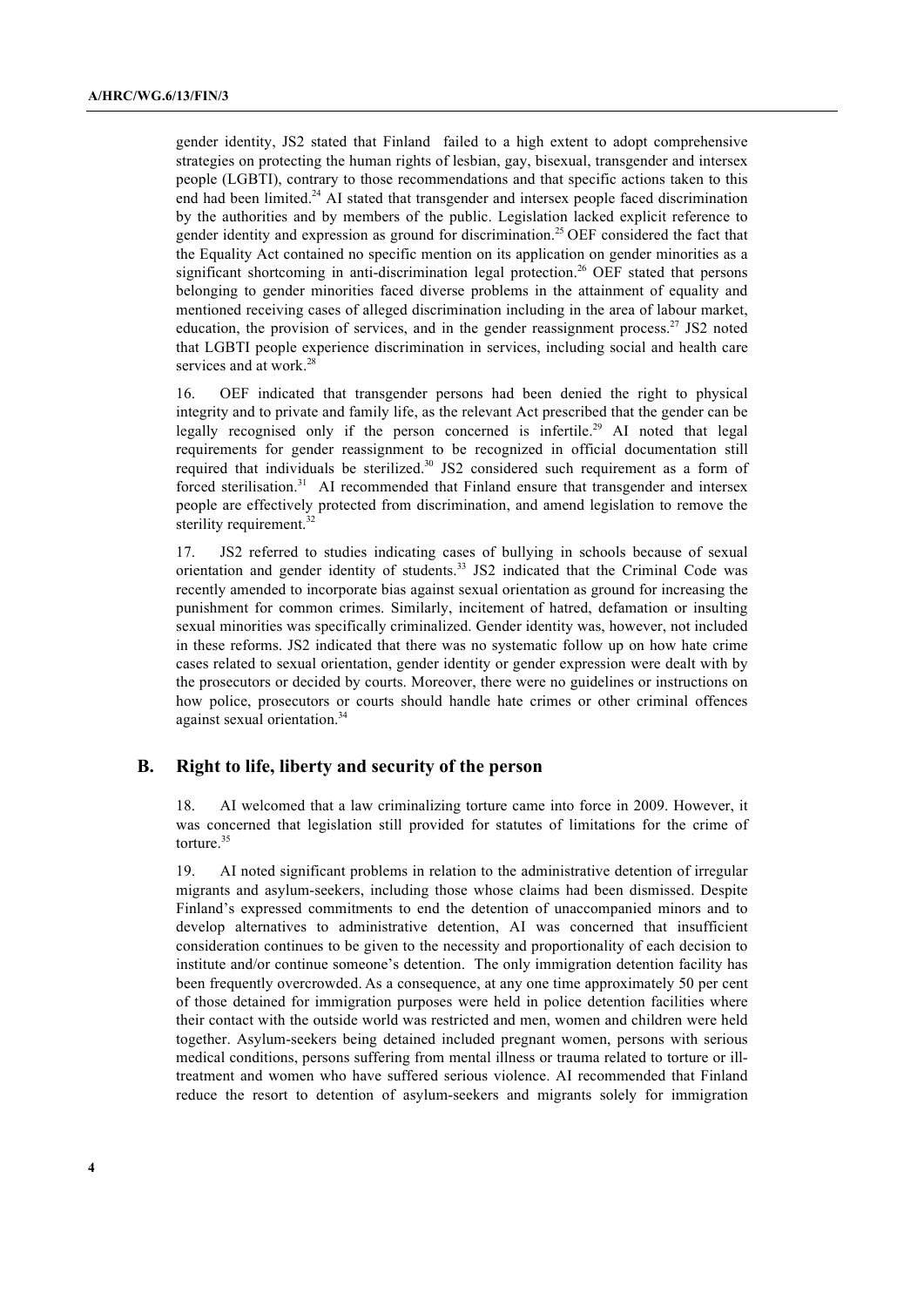purposes and end the detention of all children solely for immigration purposes and the use of police facilities for immigration detention purposes.<sup>36</sup>

20. The European Committee for the Prevention of Torture and Inhuman or Degrading treatment or Punishment (CoE-CPT) referred to information pointing to overcrowding in a number of closed prison establishments and expected that Finland will pursue its efforts to combat prison overcrowding.<sup>37</sup>

21. The CoE-CPT was concerned that little or no action has been taken regarding the detention of remand prisoners in police establishments, the legal safeguards against illtreatment of persons in police custody, the elimination of the practice of "slopping out" in prison establishments, and the legal framework of involuntary psychiatric hospitalisation and treatment. CoE-CPT urged Finland to step up efforts to improve the situation in the light of its recommendations.<sup>38</sup>

22. AI noted some positive steps with respect to the recommendations put forward to Finland regarding violence against women. A National Action Plan to reduce violence

against women came into force in 2010. However, AI was concerned that the institutional infrastructure was not in place as the Government has yet to set up a high-level unit to coordinate measures to prevent violence against women, with sufficient personnel and funding. AI recommended that Finland allocate sufficient funds to ensure the effective implementation of the Action Plan.<sup>39</sup> In respect to the recommendations regarding domestic violence against women and children, JS1 stated that the current criminal code and sanctions prescribed insufficient means for preventing violence against the children within a family.40

23. Men's Equality in Finland (MTAR) stated that when men complain of the domestic violence they have suffered from, the authorities did not take their claims seriously. It stated that violence again men should be taken seriously and seen as a human rights issue.<sup>41</sup>

24. AI stated that legislation pertaining to sexual offences was inadequate. For example, rape continued to be categorized according to the degree of violence used or threatened by the perpetrator rather than the sexual violation. Some acts of sexual violence were not automatically investigated by the authorities, but only if so requested by the victim.<sup>42</sup>

25. JS1, while referring to the existence of traditional honour violence in some national minority cultures and immigrant communities, stated that the police and social workers should be trained to recognize honour violence against girls and women and help the victims. 43

26. JS1 stated that according to a survey, the most common reasons behind child protection measures are substance abuse of parents or children. The professionals in social welfare and health care services and at schools should be trained on how to identify and intervene in domestic violence and substance abuse in families with children.<sup>44</sup>

27. JS3 expressed concern about occurrences of sexual violence, maltreatment, and abuse experienced by juveniles that live in juvenile institutions.<sup>45</sup> JS3 indicated that while children were protected from sexual exploitation and abuse by legislation, implementation of legislation in foster care institutions was difficult because of the lack of resources. The monitoring of private and municipal foster care institutions had been limited. The professionals working in those institutions did not have enough information about sexual abuse or how to intervene in those situations.<sup>46</sup>

28. MTAR stated that circumcision of underage people for non-medical reasons should be strictly banned. The authorities strictly condemn the circumcision of baby girls, but they allow the medically unnecessary circumcisions of baby boys.<sup>47</sup>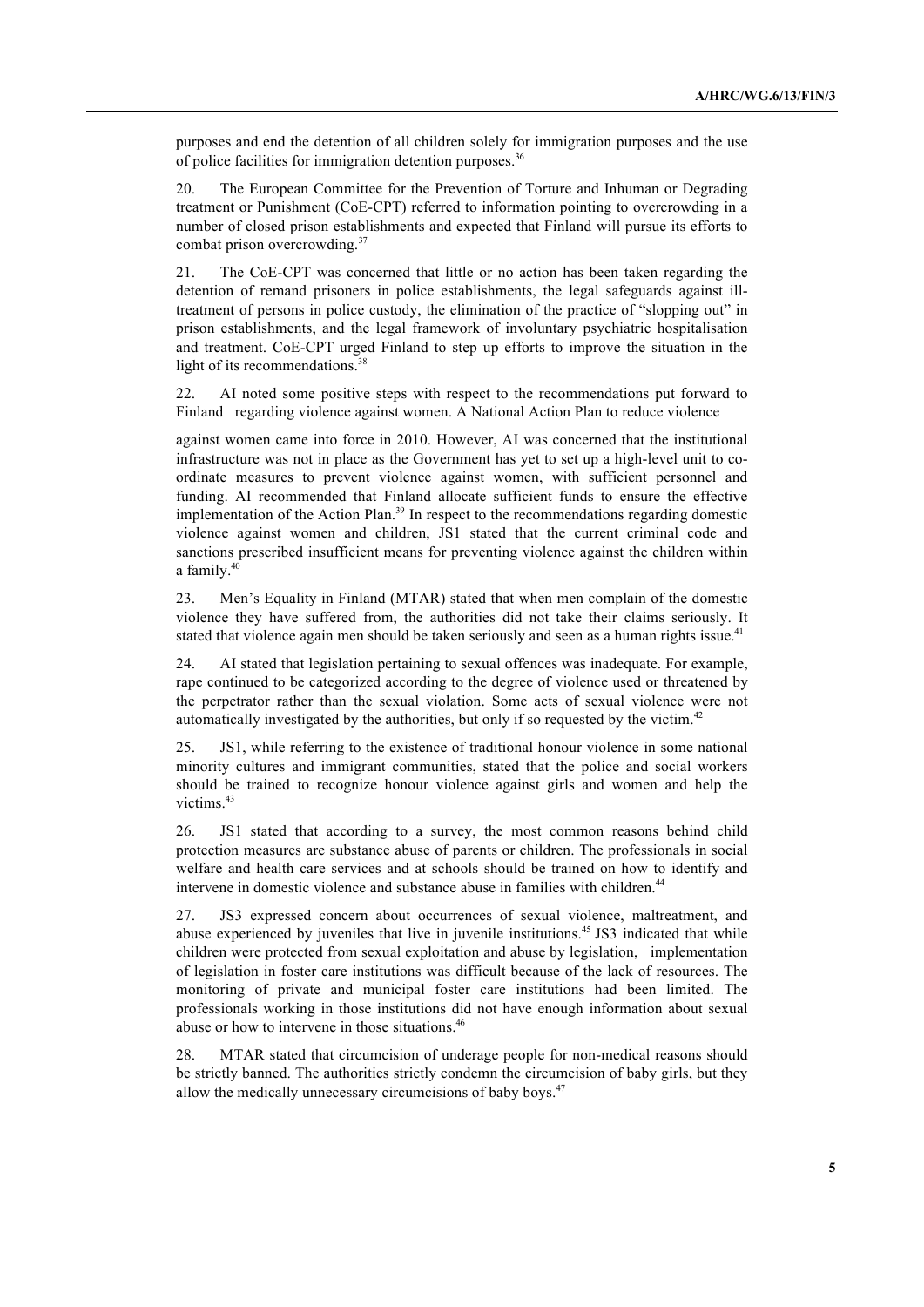29. AI stated that women who were victims of trafficking were not recognised as such and were not provided with adequate protection and assistance. Those women were instead treated as witnesses in cases concerning prostitution and thus, they were not advised of their right to legal assistance and were often deported. AI recommended that Finland ensure that women who are victims of trafficking are recognized as such and provided with protection and assistance. 48

# **C. Administration of justice and the rule of law**

30. AI indicated that conciliation and mediation was widely used to deal with crimes of domestic violence and violence against women. The outcome of mediation was unpredictable: some prosecutors dropped charges when the case was referred to mediation; others took the outcome of mediation into account when determining the penalty in a case; while others did not allow mediation to affect the legal process in any way. AI recommended that Finland ensure that mediation is not used in cases of violence in intimate partnership or domestic violence.<sup>49</sup>

31. CoE-AC noted that, while cases of discrimination continued to be reported, actual complaints alleging discrimination are rarely brought to court.<sup>50</sup> Convictions of racist crimes remained rare. CoE-AC urged Finland to step up their efforts to combat racism and xenophobia, in particular through more stringent monitoring of actions of prosecutors and police to ensure that racially-motivated crimes were promptly detected, investigated and sanctioned.<sup>51</sup>

32. AI reported that less than 10 per cent of all rapes were estimated to be reported and of those reported less than 20 per cent resulted in a conviction. AI recommended that Finland: facilitate access to justice for victims of rape to ensure that cases of rape are reported and prosecuted in court and establish an independent monitoring mechanism to analyse all rape investigations that are closed before coming to trial.<sup>52</sup>

# **D. Right to privacy, marriage and family life**

33. JS2 stated that the privacy of transgender people was violated. There had been problems in acquiring new certificates from schools or employers after confirmation of the new gender marker. According to the population information act amended in 2010, gender reassignment was marked in the population register, causing worries that it might be possible to create a list of transgender persons and their personal data through the population register. 53

34. JS3 noted that a large number of children were annually placed in substitute care in foster families or foster care institutions away from their families. Improvements in preventive care are necessary to limit the need of placement.54 JS3 recommended, inter alia, that more resources are allocated to child protection to support families as early as possible to avoid having to put children and juveniles into institutional care.<sup>55</sup>

35. JS2 stated that the legal right to parental leave was not fully fulfilled for families of LGBTI people. The spouses of biological mothers or fathers were entitled to paternity leave only if second-parent adoption had been approved, which might take more than half a year since the birth of the child. 56

36. JS2 stated that same sex couples living in a registered partnership were not allowed to adopt children together. Trans women can become legal parents of their biological children born after the legal gender reassignment only if living in a registered partnership with the mother of the child and even then only through internal adoption i.e. adopting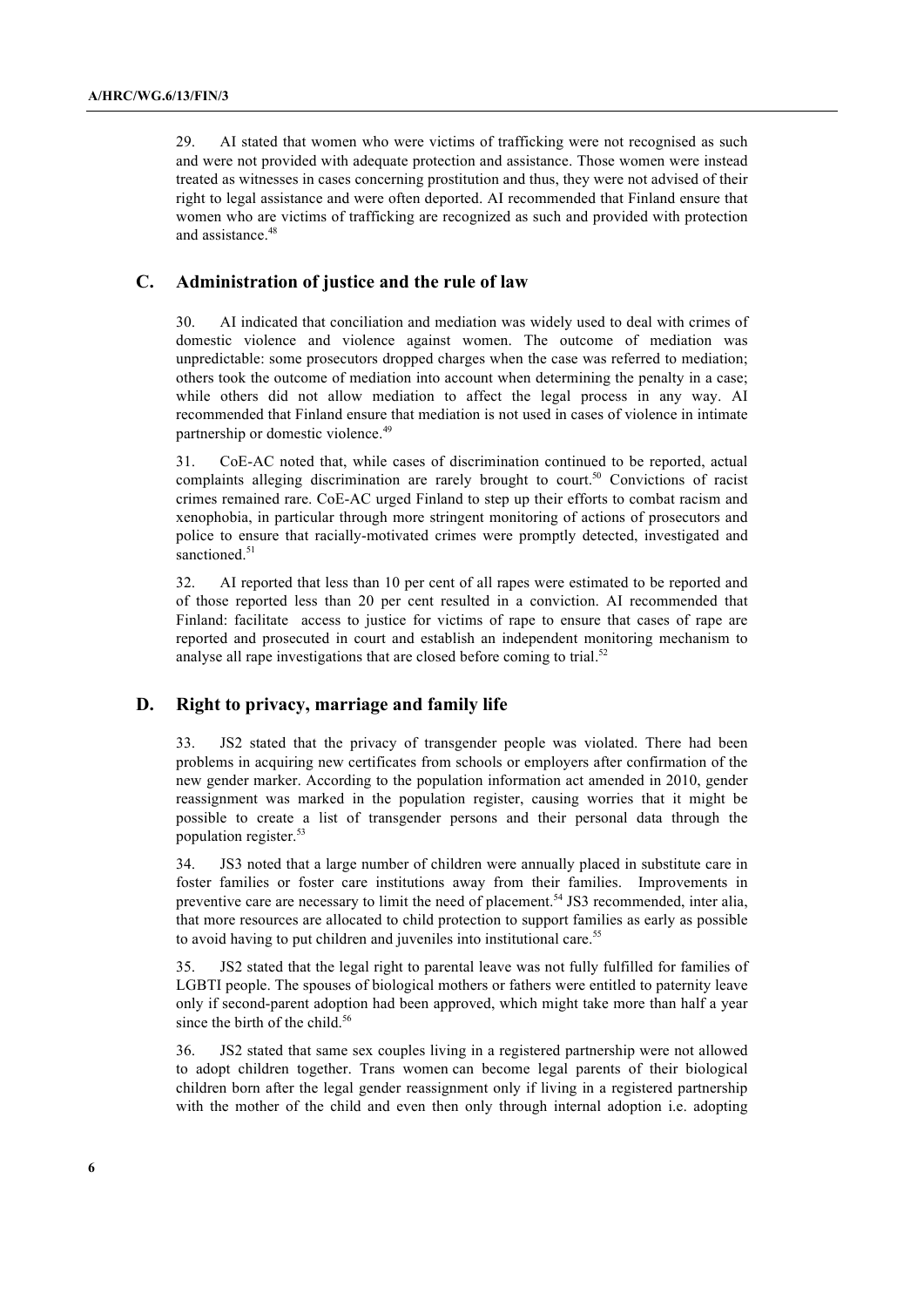one's biological child.<sup>57</sup> MTAR stated that as surrogacy has been banned, gay couples did not have any chance of getting children of their own, which put them on an unequal position with other couples as the legislation allowed artificial insemination to be used for both heterosexual and lesbian couples. 58

# **E. Freedom of religion or belief**

37. Conscience and Peace Tax International (CPTI) raised concern over the excessive length of the alternative service required of conscientious objectors and the imprisonment of conscientious objectors who refuse the alternative service available.<sup>59</sup> AI noted that the length of the civilian alternative to military service remained punitive and discriminatory. Conscientious objectors were obliged to perform civilian service, 182 days longer than the shortest and most common period of military service. As of September 2011, AI considered seven imprisoned conscientious objectors to military service to be prisoners of conscience. <sup>60</sup> CPTI indicated that no amendment to the Non-Military Service Act was reported since the first UPR cycle, and the situation, therefore, remained unchanged.<sup>61</sup> AI recommended an immediate and unconditional release of all prisoners of conscience and reducing the length of alternative civilian service.<sup>62</sup>

## **F. Right to work and to just and favourable conditions of work**

38. MLCW stated that the unemployment figures of the young have grown in recent years. In order to prevent social exclusion, the young unemployed should be offered diversified forms of support and training opportunities.<sup>63</sup>

#### **G. Right to social security and to an adequate standard of living**

39. MLCW stated that child poverty has grown.<sup>64</sup> JS1 referred to a 2011 study indicating that the poverty of families with children tripled between 1990 and 2009.65 JS1 stated that social exclusion of children and young people was increasing and that poverty was not the only explanatory factor. The cycle of social exclusion was linked also to decreased time spend with the family that may result in disturbed behaviour among children and young people. The current resources for school health care are not sufficient to tackle the ill-being of children and young people. <sup>66</sup> MLCW stated that reducing child poverty and social exclusion should be a key concern for policy making.<sup>67</sup>

#### **H. Right to health**

40. MLCW stated that children should be protected against the negative effects of the widespread alcohol use and misuse, and that Finland needs to strengthen the regulation and undertake actions for reducing alcohol consumption and change harmful drinking habits.<sup>68</sup>

41. JS2 stated that the National Institute for Health and Welfare had maintained transsexualism as a mental disorder.<sup>69</sup>

42. JS2 reported that intersex children have been exposed to non-medically based surgery, which might cause in later serious mental or physical complications.<sup>70</sup>

43. JS2 noted that considerable local variation was found in the level and quality of treatment and support for transgender people, especially gender variant children and transgender teenagers. The services should be equally efficient and of high quality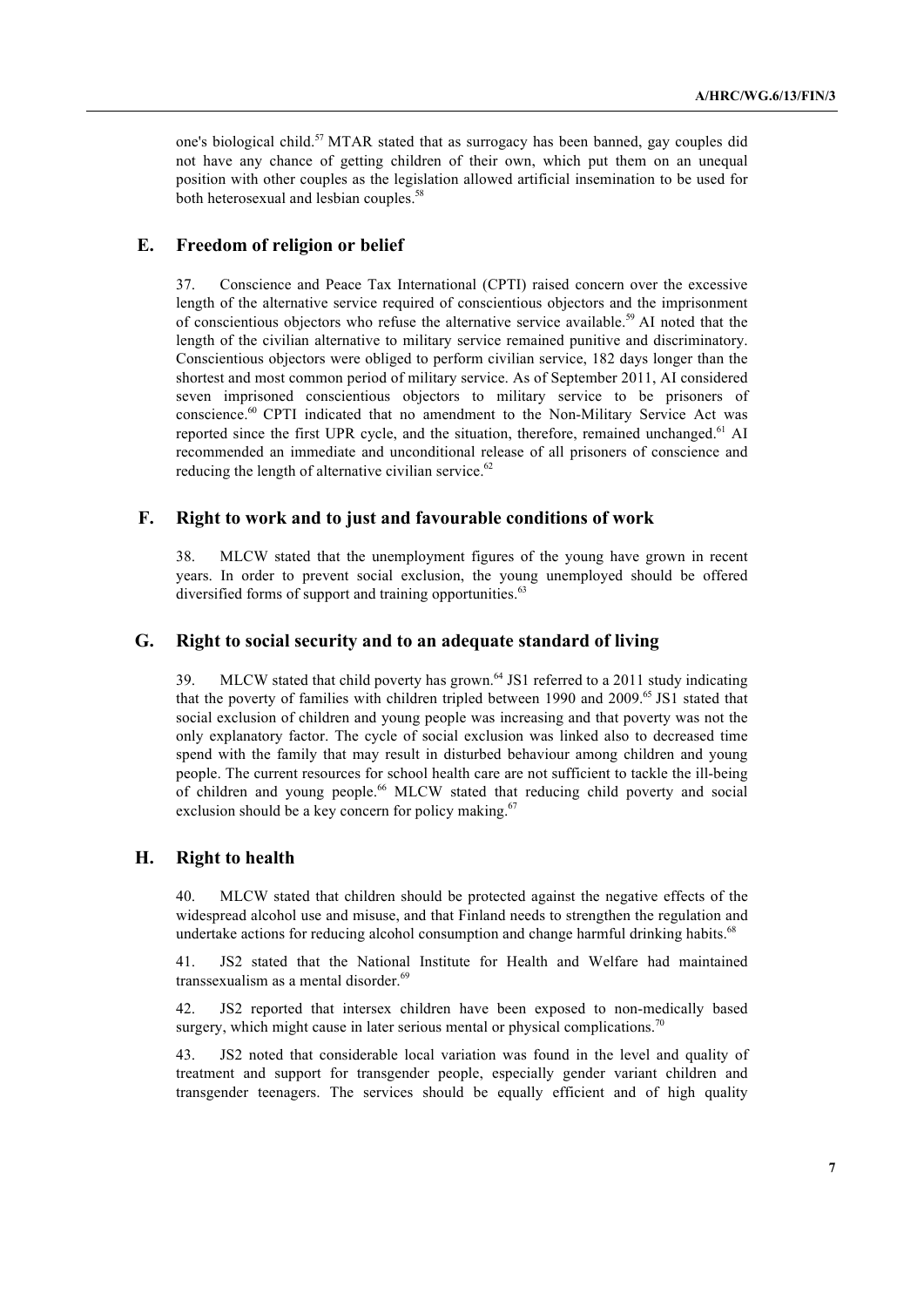throughout the country, but no state authority had taken adequate responsibility for ensuring this. $71$ 

#### **I. Right to education**

44. MLCW stated that legislation did not provide for compulsory basic education for asylum seeking or refugee children that were not constantly living in the municipality. The law should be amended to provide equal rights and access to basic education for every child living in Finland. Specific attention should be made to make sure those children representing different ethnic backgrounds or with special needs are treated with equality.<sup>72</sup>

45. JS1, while noting the incorporation of human rights in the values of basic education and in the content of teaching of the history and philosophy, stated that teachers received no systematic training in human rights issues and lacked adequate skills to teach them. It urged Finland to introduce human rights education, including on the right of the child as a mandatory part of teachers training and other professionals working with and for children.<sup>73</sup>

46. JS1 stated that in practice the Education and Culture Act securing prerequisites for organizing education in the Sami language was not fully implemented in the whole country. While Sami homeland covered four municipalities in the Northern Finland, over 60 percent of the Sami people live already outside the homeland which brought the need for new requirements for the provision of education, service and communication in the Sami languages.<sup>74</sup> While welcoming the available funds for additional Sami language teaching, including out of the Sami Homeland, CoE-AC encouraged Finland to engage in a

dialogue with the Sami Parliament to consider available options for a comprehensive promotion of Sami language teaching throughout Finland.<sup>75</sup>

47. JS1 stated that Roma children were often moved to the special education classes and their rate of non-attendance was high and they also dropped out of school more frequently than the average.<sup>76</sup>

#### **J. Cultural rights**

48. While noting a number of Finland's initiatives to support the Sami culture, CoE-AC encouraged Finland to continue to seek further resources to support the Sami culture, focusing in particular on appropriate funding to be provided for the revitalization of all three Sami languages.<sup>77</sup>

#### **K. Persons with disabilities**

49. JS4 noted the Government Disability Policy Programme and active participation of disability NGOs in its development.<sup>78</sup>

50. JS4, while referring to a number of incidents of manslaughter and maltreatment including cases of deaths in the institutions in which persons with disabilities reside, stated that bodies that execute the judicial monitoring of those institutions did not have resources or the relevant expertise and that there was no special body to monitor those institutions. Furthermore, the monitoring of the use of measures against the will of the individuals such as isolation or constraints for disciplinary purposes in residential institutions remained weak. The legislation on the use of such coercive measures was old and instead of restricting or minimising the use of such measures it authorised their use.<sup>79</sup>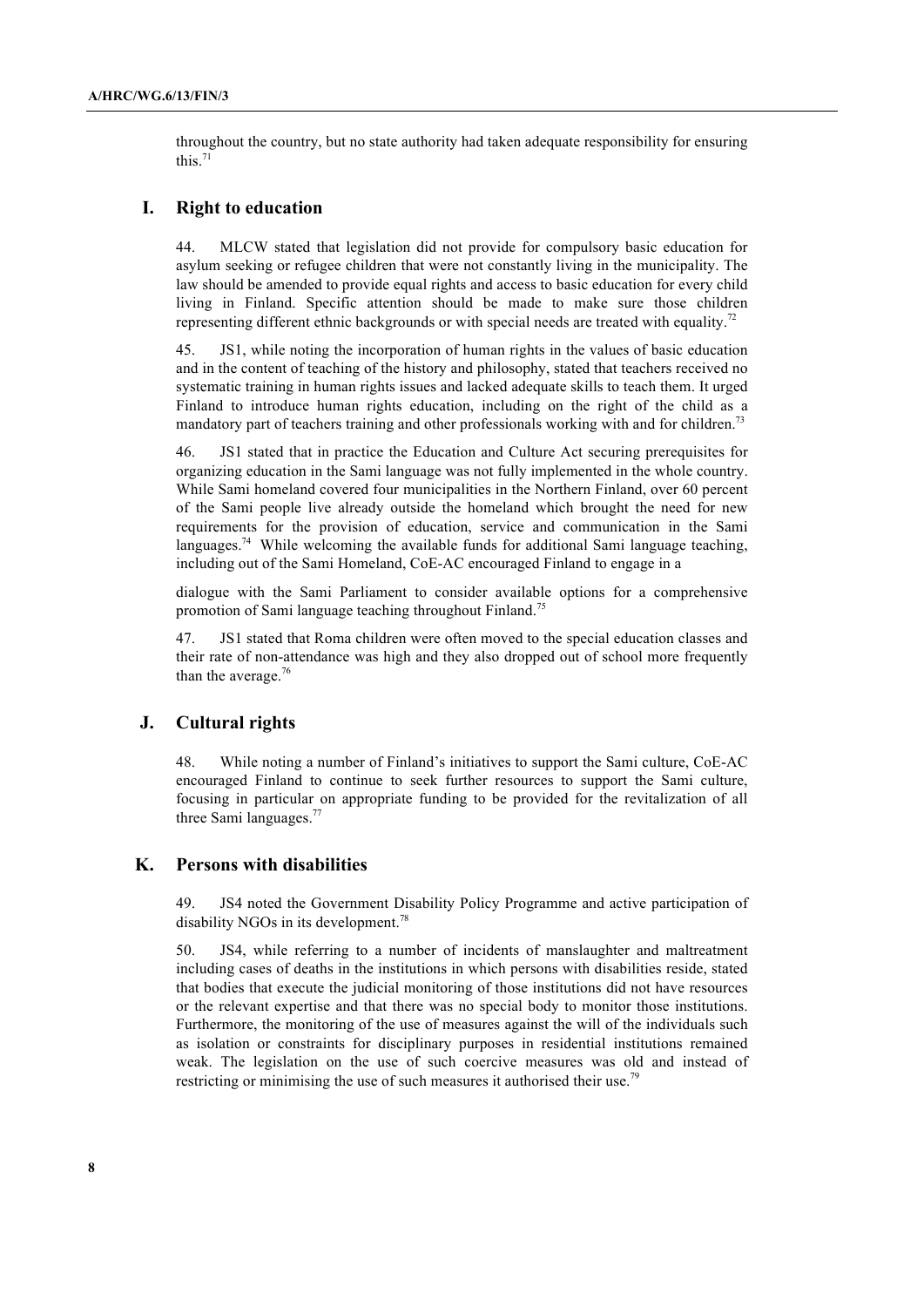51. JS4 indicated that while the Municipality of Residence Act was amended to give equal rights to persons with disabilities to change their place of residence, in practice persons with disabilities were obliged to live where the local government provided the necessary services. JS4 reported that the supply of apartments that were accessible to persons with disabilities were limited despite the existence of legislation stipulating the renovation of old buildings to be accessible to them.<sup>80</sup>

52. JS1stated that special attention should be paid to needs of children and young people with intellectual disabilities. Also, children and young people who used sign language in their daily communication often felt excluded not only in school but also within the family if the parents did not have skills to use sign language.<sup>81</sup>

# **L. Minorities and indigenous peoples**

53. SC recommended that Finland formulate, in cooperation with the Sami, a national action plan for the implementation of the UN Declaration on the Rights of Indigenous Peoples.<sup>82</sup>

54. JS1 noted that despite legal guarantees to the right to use the Sami language when dealing with the authorities, the Sami language services remained marginal and no mental health services, therapy or psychiatric care in the language was provided.<sup>83</sup> AC encouraged Finland to redouble its efforts to increase Sami language capacity among public service providers in the Sami Homeland through targeted recruitment processes and increased language training.<sup>84</sup>

55. SM, while referring to the UN treaty bodies that criticized Finland for not solving the Sami land rights issue, stated that Finland's acknowledgement of Sami's legitimate claims to have their land rights recognised has not transformed to a concrete action. SM

stated that in Finland reindeer husbandry is open to any citizen of the European Union. SM highlighted that the failure to recognise by law Sami reindeer herders' right to land, resource extraction and development projects continued to consume the reindeer pasture areas. It indicated that loss of land inevitably would lead to the destruction of the Sami culture, and eventually to assimilation.<sup>85</sup> CoE-AC stated that no progress has been made towards a solution to the dispute regarding land rights of the Sami people. It recommended measures to re-establish a constructive dialogue with the Sami Parliament to bring a solution to the legal uncertainty over land rights in the Sami Homeland.<sup>86</sup> SM recommended that Finland: enact legislation recognizing the Sami people's right to land and natural resources; introduce legislation that requires the extractive industry to obtain the free, prior and informed consent of concerned Sami reindeer herding communities before pursuing industrial activities in their areas, and provide Sami reindeer herding communities with legal aid in cases pertaining to rights to lands and natural resources.<sup>87</sup>

56. SM stated that, while the Constitution recognized the Sami's right to cultural autonomy within its homeland as indigenous people and the Sami parliament was established, in most areas, including in matters concerning lands and natural resources, decisions were still taken by the authorities and not by the Sami parliament or any other Sami authority.<sup>88</sup>

57. SC referred to the ruling of 26 September 2011 of the Finnish Supreme Administrative Court, which overturned the Sami parliament's decision not to add four applicants to the electoral register by setting aside the language criterion and relying exclusively on the self-identification criterion for determining who constitutes a Sami. The only additional objective criterion the applicants needed to fulfil was to be able to point to one ancestor being registered as "Lapp" in registers dating back to the 1700s. SC highlighted an imminent risk of mass-enrolment of Finnish persons into the electoral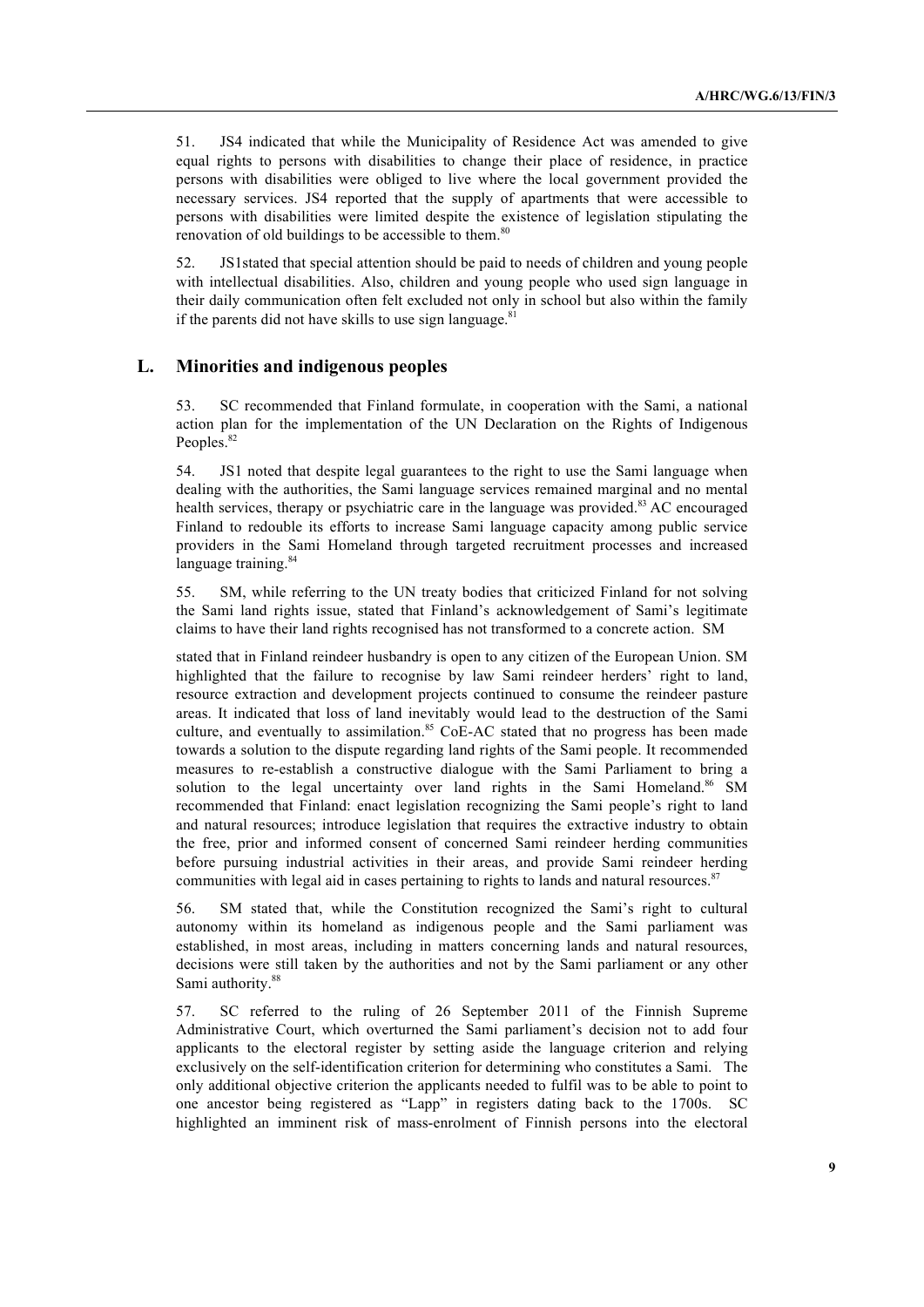register of the Sami parliament which would result in the Sami losing control over its own parliament.<sup>89</sup> CoE-AC recommended continuing an open dialogue with the Sami Parliament on all questions related to the definition of the term Sami and the requirements for belonging to the Sami people.<sup>90</sup>

58. CoE-AC encouraged the Government to increase their efforts to enable and promote minority language media. It called on Finland to review the current support system allowing only for subsidies to weekly publications of up to 40 per cent of the costs, which appeared inadequate to ensure the presence of minority language media in the public broadcasting system and which are particularly damaging to numerically smaller minorities. It further calls on the authorities to provide broader support to the Sami language media, including the two smaller Sami languages, and to ensure that subsidies for the Sami language print media are effectively used for the benefit and development of the minority languages.<sup>91</sup>

59. JS1 stated that Swedish speaking children's rights to their own language was not always realized during urgent care proceedings and open care or psychiatric care serviced for children and young people were not always available for Swedish speaking children and their families. 92

60. JS1 stated that despite the legal protection for the right to maintain and develop Roma language and culture, the situation of Roma language remained challenging and called for active measures of the Government to address it.<sup>93</sup>

61. CoE-AC, while noting the involvement of Roma communities in the drafting of the National Policy on Roma, stated that no allocation of funding had yet been made for the implementation of the proposal.<sup>94</sup>

## **M. Migrants, refugees and asylum-seekers**

62. AI referred to concerns about the accelerated asylum-determination procedures. It noted that because of their expedited nature, accelerated procedures did not allow time for a thorough consideration of each asylum claim and therefore they increased the risk of asylum-seekers being forcibly returned in violation of the principle of non-refoulement. Furthermore, asylum applicants whose claims were considered in the accelerated procedures could be removed from Finland while their appeal against the dismissal of their claim was pending. AI recommended that Finland reform asylum-determination procedures to ensure that no asylum-seeker can be expelled from the country until a final determination is made of their application for asylum, including of any appeals against initial refusals.<sup>95</sup>

63. In respect to recommendations put forward during the UPR to review the procedures regarding requests for asylum, JS1 stated that the Government has started the review and aimed to finish it by the end of February 2012. In the context of this review, it has been proposed that people who have been granted international protection in Finland should be asked to prove that they have sufficient income to support their family members. The new rule would block family reunification for most of the refugees.<sup>96</sup>

64. JS1 highlighted that an amendment of the Aliens Act that came into force in 2010, weakened the child's right to family. According to the Act, issuing a residence permit to a family member of a minor applicant required the applicant to be a minor on the date of the decision of the authorities, not the date of the application. Also, as of January 2012, it would be no longer possible to leave an application for family reunification in Finland as it should be done in the family member's country of origin. In practice this change would mean that family members have to arrange several times their – often expensive and even dangerous travel – to the Finnish Embassy, often situated in another country. If they finally get a residence permit their travel costs would no longer be paid by the Government owing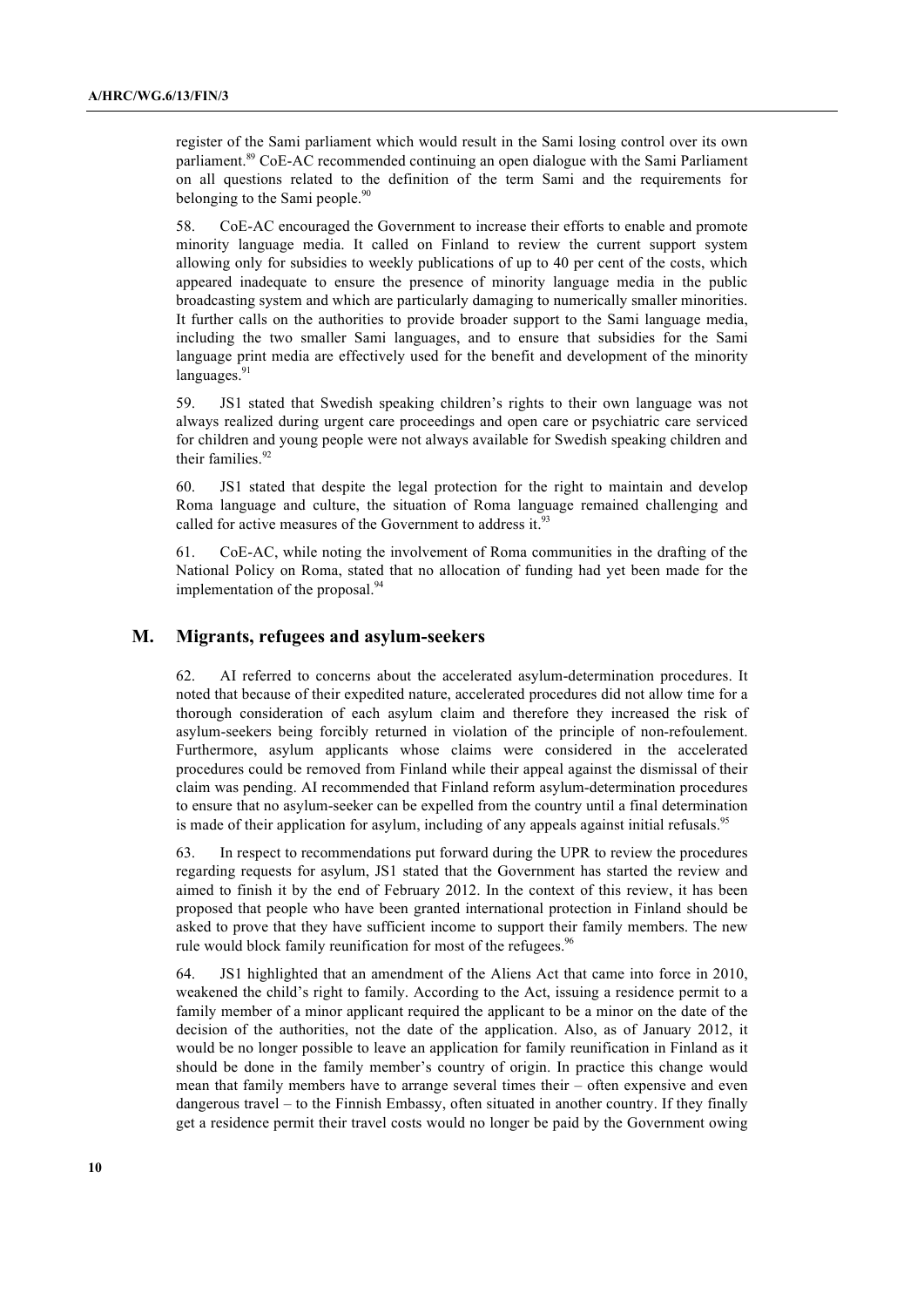to new Act on Integration of 2011. Additionally, various documents were required and the processing times of the applications for family reunification were very long.<sup>97</sup>

65. JS2 stated that, while sexual orientation and gender identity were recognised as grounds for granting residence permits on the basis of subsidiary or humanitarian reasons, in some instances the authorities decided to forcibly return to countries where LGBTI people were discriminated and persecuted and where homosexuality was illegal.<sup>98</sup>

#### **N. Human rights and counter-terrorism**

66. In October 2011, AI published new evidence that a significant number of aircraft connected to the US rendition and secret detention programmes had landed in Finland between 2001 and 2006. AI recommended that Finland conduct an independent, impartial, thorough, and effective investigation into Finland's alleged complicity in the US-led rendition and secret detention programmes, ensure that those responsible are held accountable for any human rights violations that may have occurred; and provide effective redress for any victims who may have suffered human rights violations as a result of Finland's involvement. 99

67. AI indicated that the Finnish Security Intelligence Service operated without any parliamentary oversight and that the new data on rendition flights signalled the need for Finland to bring all its intelligence activities under independent parliamentary oversight.<sup>100</sup>

## **O. Right to development**

68. JS1 stated that the 2012 state budget included 0,56 percent of GNI for development cooperation funds and that according to the Government Program those funds would be frozen to the level of 2012. It concluded that this might mean that the goal to allocate 0,7 percent of GNI by 2015 would not be reached.<sup>101</sup>

#### *Notes*

<sup>1</sup> The stakeholders listed below have contributed information for this summary; the full texts of all original submissions are available at: www.ohchr.org.  $Civil$ 

| Civit society                           |                                                                                               |
|-----------------------------------------|-----------------------------------------------------------------------------------------------|
| AI                                      | Amnesty International (NGOs in Consultative Status with ECOSOC) (London, United               |
|                                         | $Kingdom)$ :                                                                                  |
| <b>CPTI</b>                             | Conscience and Peace Tax International, (NGOs in Consultative Status with ECOSOC),            |
|                                         | (Geneva, Switzerland);                                                                        |
| JS1                                     | Joint Submission $1 - by$ the Central Union for Child Welfare (Helsinki, Finland);            |
| JS2                                     | Joint Submission 2 – by: Seta ry – LGBTI Rights in Finland (Helsinki, Finland), Trasek ry     |
|                                         | (Helsinki, Finland), Sateenkaariperhee ry (Helsinki, Finland) and ILGA-Europe Aisbl           |
|                                         | (Brussels, Belgium);                                                                          |
| JS3                                     | Joint Submission 3 - Väestöliitto (Family Federation of Finland) (Helsinki, Finland) with the |
|                                         | assistance of the Sexual Rights Initiative.                                                   |
| JS4                                     | Finnish Disability Forum (Helsinki, Finland); with in collaboration with VIKE – The Center    |
|                                         | for Human Rights of Persons with Disabilities, (Helsinki, Finland);                           |
| <b>MLCW</b>                             | Mannerheim League for Child Welfare (Helsinki, Finland);                                      |
| <b>MTAR</b>                             | Miesten tasa-arvo ry - Men's Equality in Finland – (Helsinki, Finland);                       |
| SM.                                     | The Saami Council (NGOs in Consultative Status with ECOSOC), (Utsjoki, Finland);              |
| National human rights institution       |                                                                                               |
| <b>OEF</b>                              | Ombudsman for Equality in Finland (Helsinki, Finland);                                        |
| Regional intergovernmental organization |                                                                                               |
| CoE                                     | Council of Europe (Strasbourg, France):                                                       |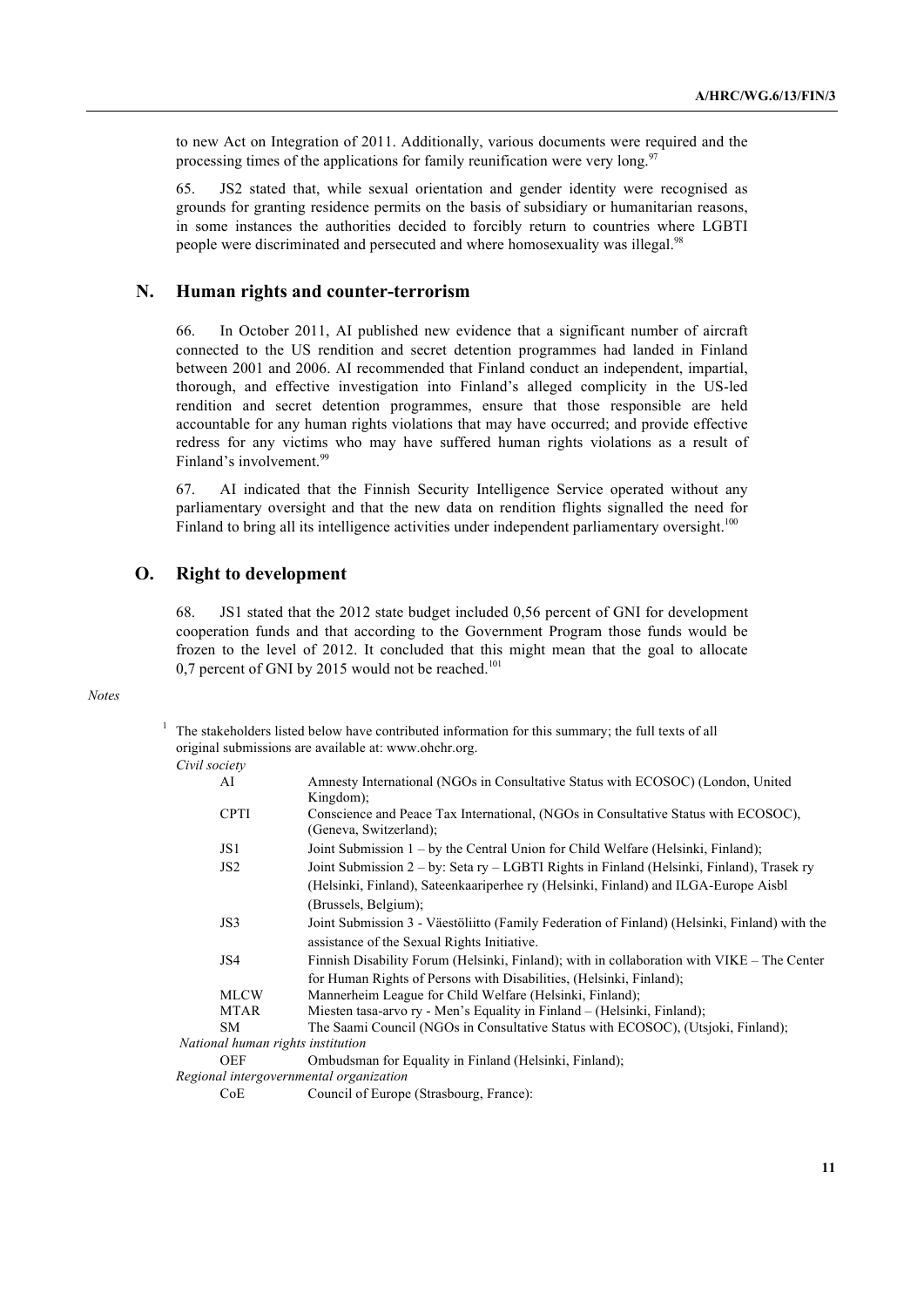CoE-CPT Report to the Finnish Government on the visit to Finland carried out by the European Committee for the Prevention of Torture and Inhuman or Degrading treatment or Punishment (CPT) from 20 to 30 April 2008; CoE-ESC European Committee of Social Rights, European Social Charter, Conclusions 2010, (FINLAND) Articles 2, 4, 5, 6, 21, 22, 26, 28 and 29 of the Revised Charter; CoE-AC Advisory Committee on the Framework Convention for the Protection of National Minorities, adopted 14 October 2010.<br><sup>2</sup> The following abbreviations have been used for this document: CRPD Convention on the Rights of Persons with Disabilities  $\frac{3}{4}$  SM, para. 4.1, CoE-AC, para 57. JS4, p. 9. <sup>5</sup> FDF, page 4. AI, p. 2.  $\frac{7}{8}$  AI, p. 5.<br>8 JS4, p. 4. <sup>9</sup> JS2, para. 22.  $10$  AI, p. 6. <sup>11</sup> JS4, p. 3, see also JS1, para. 7.  $12$  AI, p. 1.  $^{13}$  AI, p. 5. <sup>14</sup> JS1, para. 9.  $15$  JS4, p. 9. <sup>16</sup> OEF, paras. 10, 11 and 15. <sup>17</sup> CoE-AC, para. 76. <sup>18</sup> JS1, para. 5. <sup>19</sup> AC, paras. 89 and 91. <sup>20</sup> JS1, pp. 3, 4 and 5. <sup>21</sup> CoE-AC, para. 42.<br><sup>22</sup> JS4, pp. 3-4.  $23$  MLCW, p. 2. <sup>24</sup> JS2, paras. 4-5. <sup>25</sup> AI, p. 3, see also JS2, para. 4.<br><sup>26</sup> OEF, para. 6.  $27$  OEF, para. 3.<br><sup>28</sup> JS2, paras. 24 and 25.  $^{29}$  OEF, para. 4. AI, p. 3.  $31$  JS2, paras. 8. <sup>32</sup> AI, p. 6. <sup>33</sup> JS2, para. 26.  $34$  JS2, paras. 16 and 19.<br>  $35$  AI, p. 1.<br>  $36$  AI, pp. 2 and 5.  $37$  CoE-CPT, para. 60. <sup>38</sup> CoE-CPT, p. 9.  $39$  AI, pp. 1 and 5.  $40$  JS1, para. 26. <sup>41</sup> MTAR, p. 3.  $42$  AI, p. 3.  $43$  JS1, paras. 30 and 32. <sup>44</sup> JS1, paras. 33 and 34. <sup>45</sup> S1, para.8.. <sup>46</sup> S3, paras. 16, 20 and 23.  $^{47}$  MTAR, p. 2. AI, pp. 2 and 5.